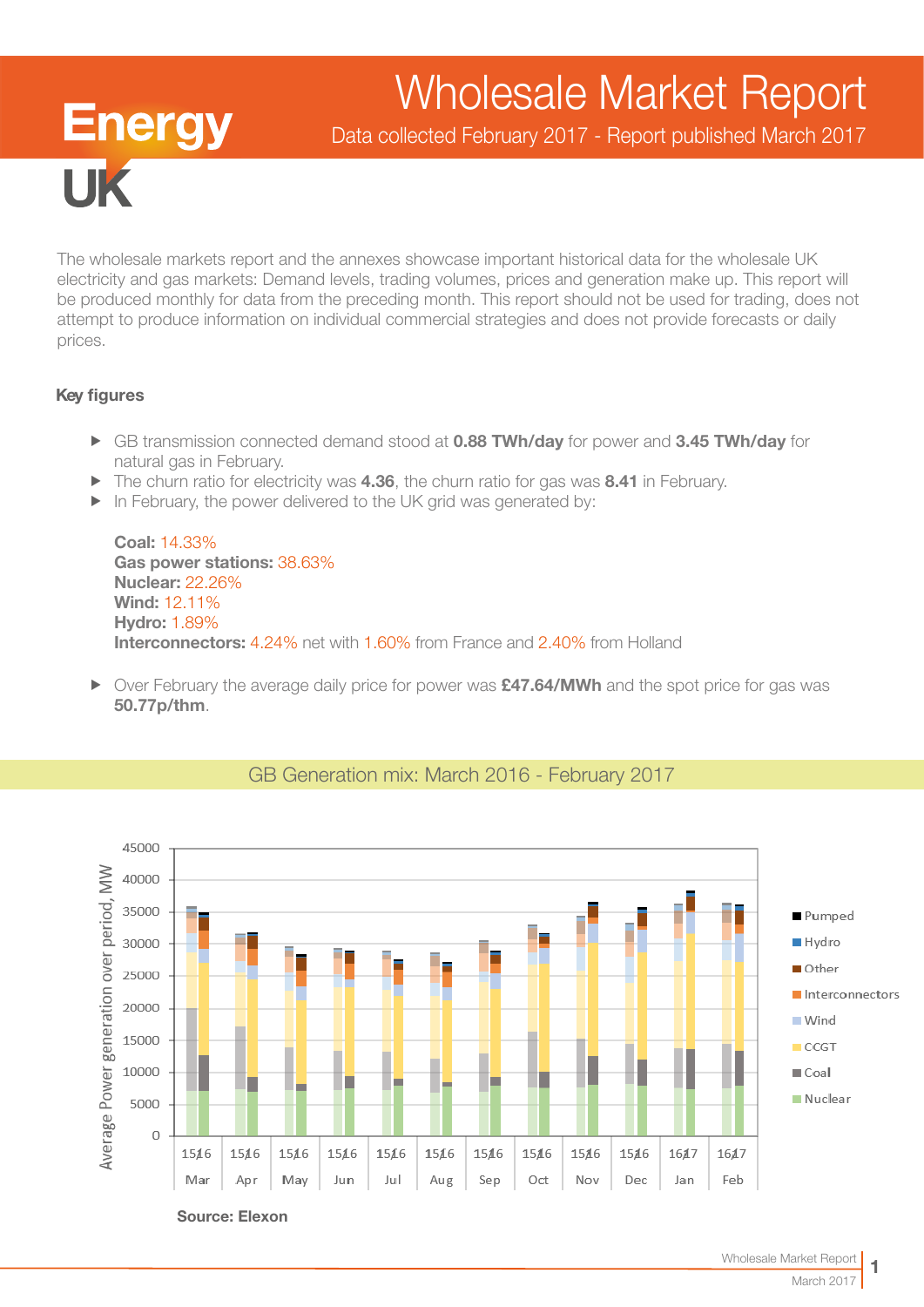## **Trading**

This graph shows the traded volumes of different types of contracts to deliver to the respective months set against demand.



## Total traded electricity delivered in last 3 months

Source: EDF & ICIS Heren



# Gas traded and delivered to Grid by delivery month

Source: National Grid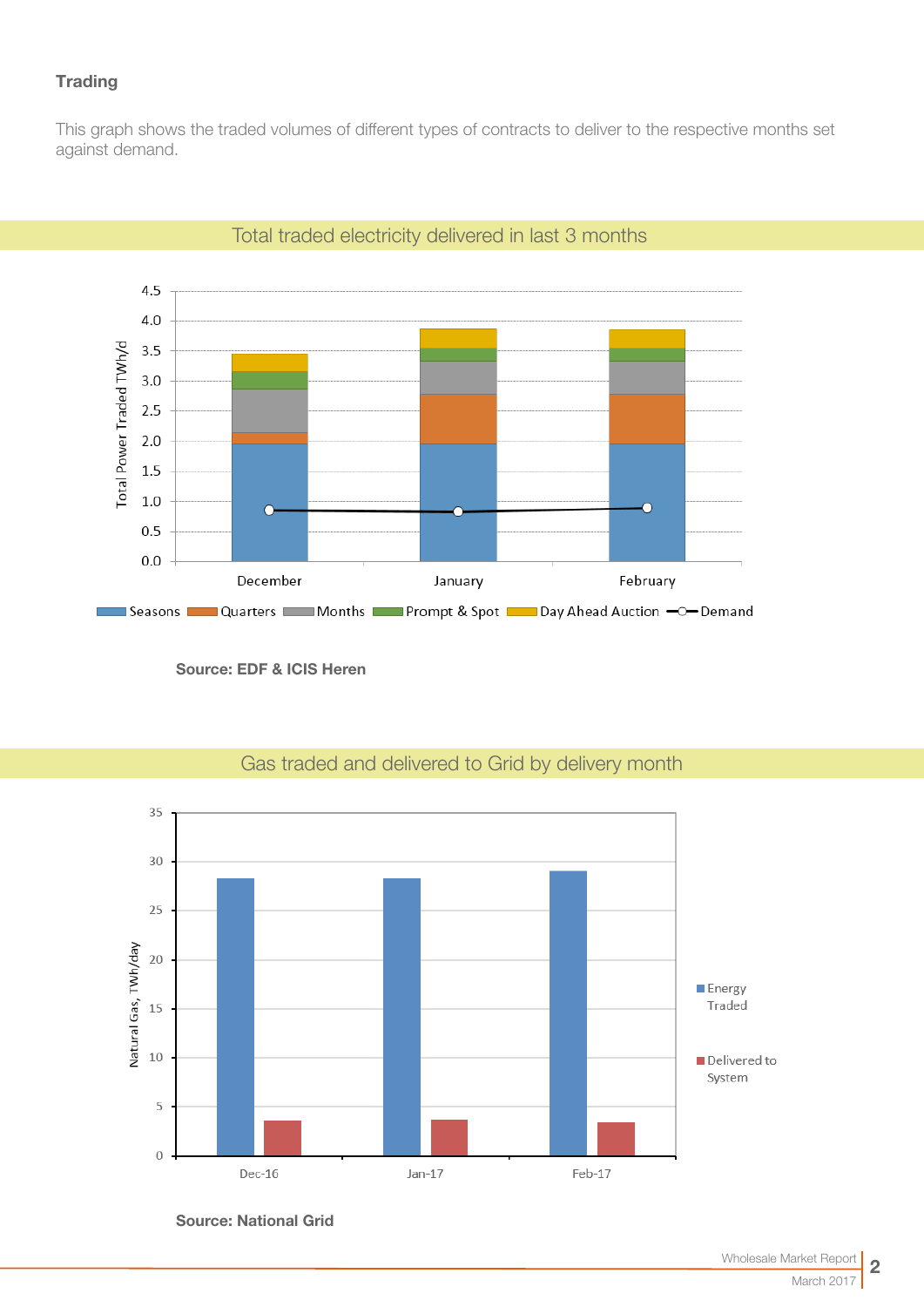## **Pricing**

These graphs illustrate relative to delivery date the difference in price you would have paid purchasing power and gas at different times. They show the historical price movements of spot, month ahead (averaged monthly) and season one, two and four ahead contracts (averaged over a season) for the past two years. For example towards the end of 2014 long term seasonal products were generally more expensive than short term products, whereas towards the start of 2013 the opposite was the case.



## Average wholesale baseload UK power prices by delivery date, £/MWh

Source: APX, ICE (Intercontinental Exchange)



## Average gas prices traded and delivered to Grid by delivery date, p/Thm

Source: National Grid, ICE (Intercontinental Exchange)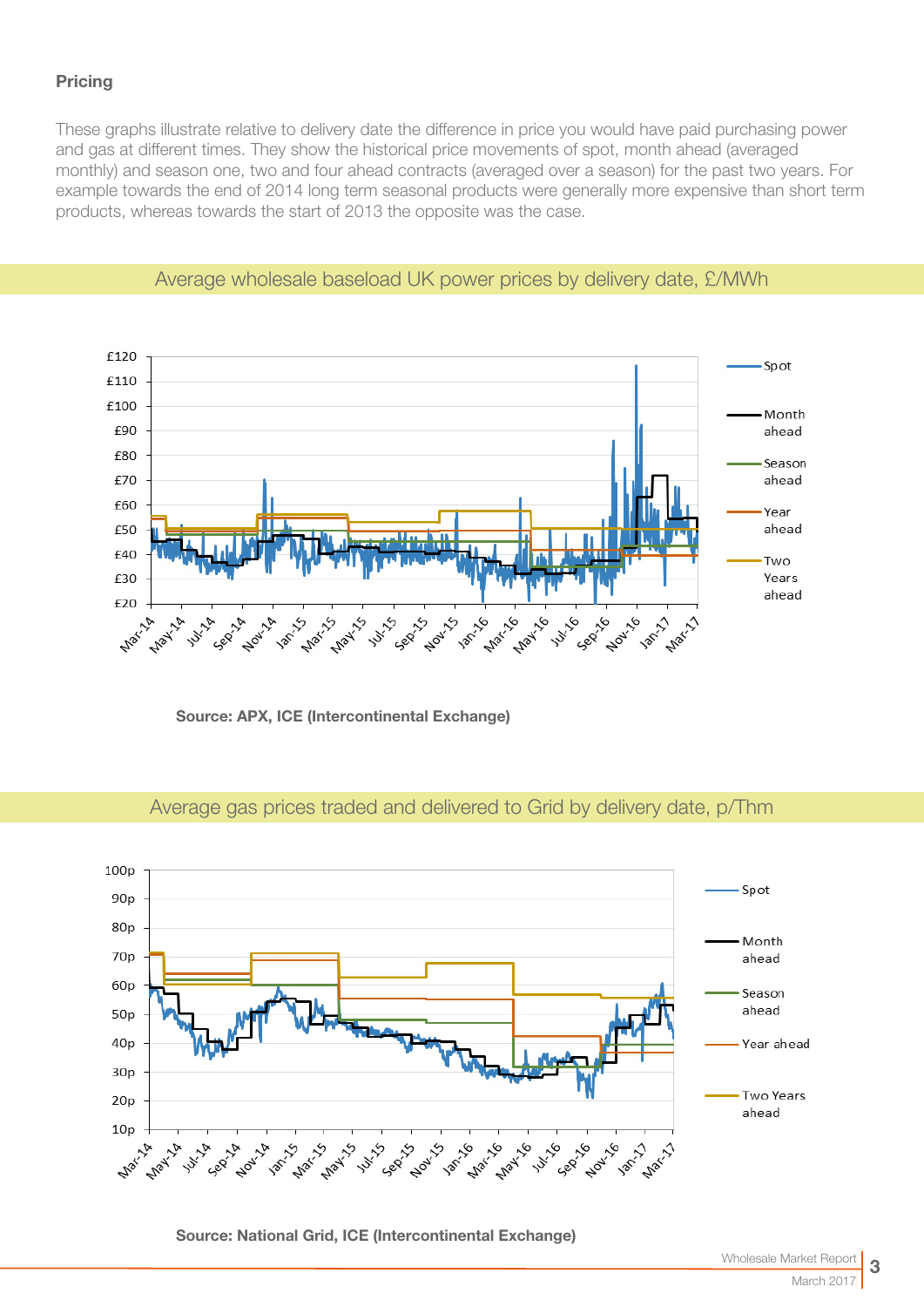**Baseload:** An amount of electric power delivered or required over a given period at a constant rate.

**BEIS:** Department for Business, Energy and Industrial Strategy.

**Churn ratio:** Here means the ratio for a specific time period between; volumes of trades to deliver on that period and; the total demand over that period. Typically volumes traded are over 10 to 20 times demand in the gas wholesale market, whereas for the electricity wholesale market the ratio is typically less than 4.

kWh: Kilowatt-hour, a unit of energy equal to delivering 1kW for an hour, which is commonly used for retail pricing.

LEBA: London Energy Brokers' Association. The members of LEBA facilitate bilateral trades between parties, termed Over the Counter (OTC) trades.

**Liquidity:** A liquid market is one where there are ready and willing buyers and sellers and where what is being bought and sold is easy to price and can trade without a significant price impact. Liquid markets are ones where there is a high turnover and where volumes traded are significant.

**LNG:** Liquefied Natural Gas. Natural gas is easier to transport in liquid form if a pipeline is not available as it requires less space.

**Month ahead:** Electricity traded for delivery in the next month

**National Grid:** A regulated company which operates the Electricity and Gas transmission systems.

**NBP (National Balancing Point):** The virtual hub at which all gas flows onto and out of the gas grid are set against.

**Season ahead:** trade for electricity delivered in a particular future season – summer or winter.

**Seasons:** There are two season for wholesale energy: Winter which runs from October to March and; Summer which runs from April to October.

**Thm:** Therm, a non-SI measurement of heat energy which companies use to measure their gas needs. Burning one therm of gas is approximately equivalent to releasing 29.3 KWh of energy (before heat loss).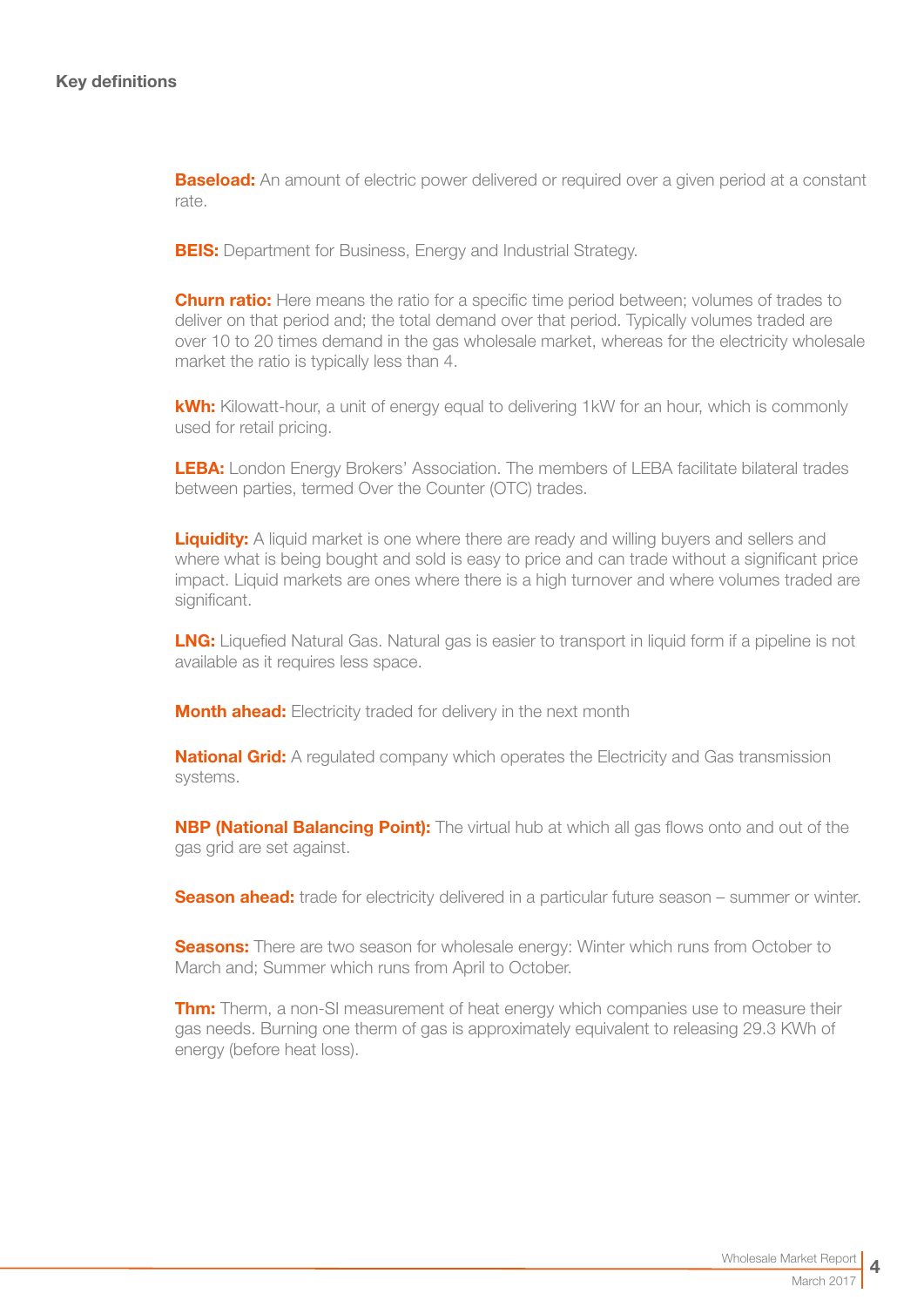### Further information

### Additional data on wholesale market activity can be found on the following links:

### Supply and demand data

BM reports Market Index Data[: www.bmreports.com/bwh\\_Mid.htm](http://www.bmreports.com/bwh_Mid.htm)  Gridwatch[: www.gridwatch.templar.co.uk/index.php](http://www.gridwatch.templar.co.uk/index.php)

#### Prices data

Spot Exchange prices APX UK: [www.apxgroup.com/market-results/apx-power-uk/dashboard/](http://www.apxgroup.com/market-results/apx-power-uk/dashboard/ )  N2EX: [www.n2ex.com/marketdata](http://www.nordpoolspot.com/Market-data1/N2EX/) 

#### Forward exchange prices

NASDAQ: [www.nasdaqomx.com/commodities/markets/marketprices](http://www.nasdaqomx.com/commodities/markets/marketprices )  The ICE: [www.theice.com/marketdata/reports/ReportCenter.shtml#report/10](http://www.theice.com/marketdata/reports/ReportCenter.shtml#report/10 )

#### Over-the-Counter (OTC) prices

London Energy Brokers' Association (LEBA): [www.leba.org.uk/pages/index.cfm?page\\_id=41&title=uk\\_power\\_prompt](http://www.leba.org.uk/pages/index.cfm?page_id=41&title=uk_power_prompt 
) 

#### Price reporting agencies

ICIS Heren: [www.icis.com/heren](http://www.icis.com/heren)  Platts: [www.platts.com](http://www.platts.com/) Argus: [www.argusmedia.com/Power](http://www.argusmedia.com/Power)

Press Office 020 7747 2959

Energy UK Charles House 5 - 11 Regent Street London SW1Y 4LR

020 7930 9390 [www.energy-uk.org.uk](http://www.energy-uk.org.uk) [@energyukcomms](http://twitter.com/EnergyUKcomms)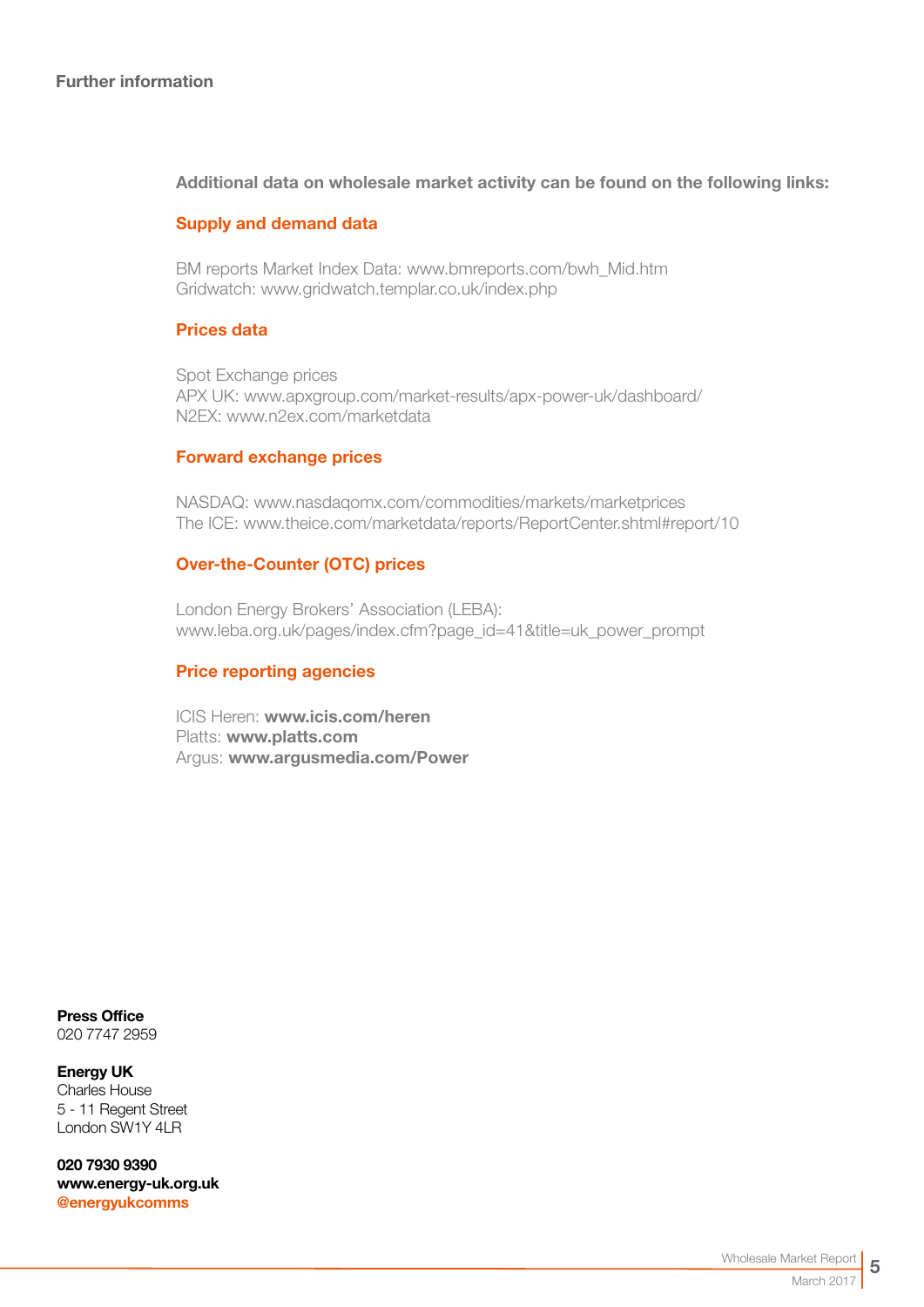# Wholesale Market Report Annex

### Forward trading volumes

These graphs show the levels of liquidity in the forward power and gas market.



Source: EDF and ICIS Heren



Natural gas forward volumes traded by month, TWh

Disclaimer: for illustration and information only. This should not be used for trading or commercial purposes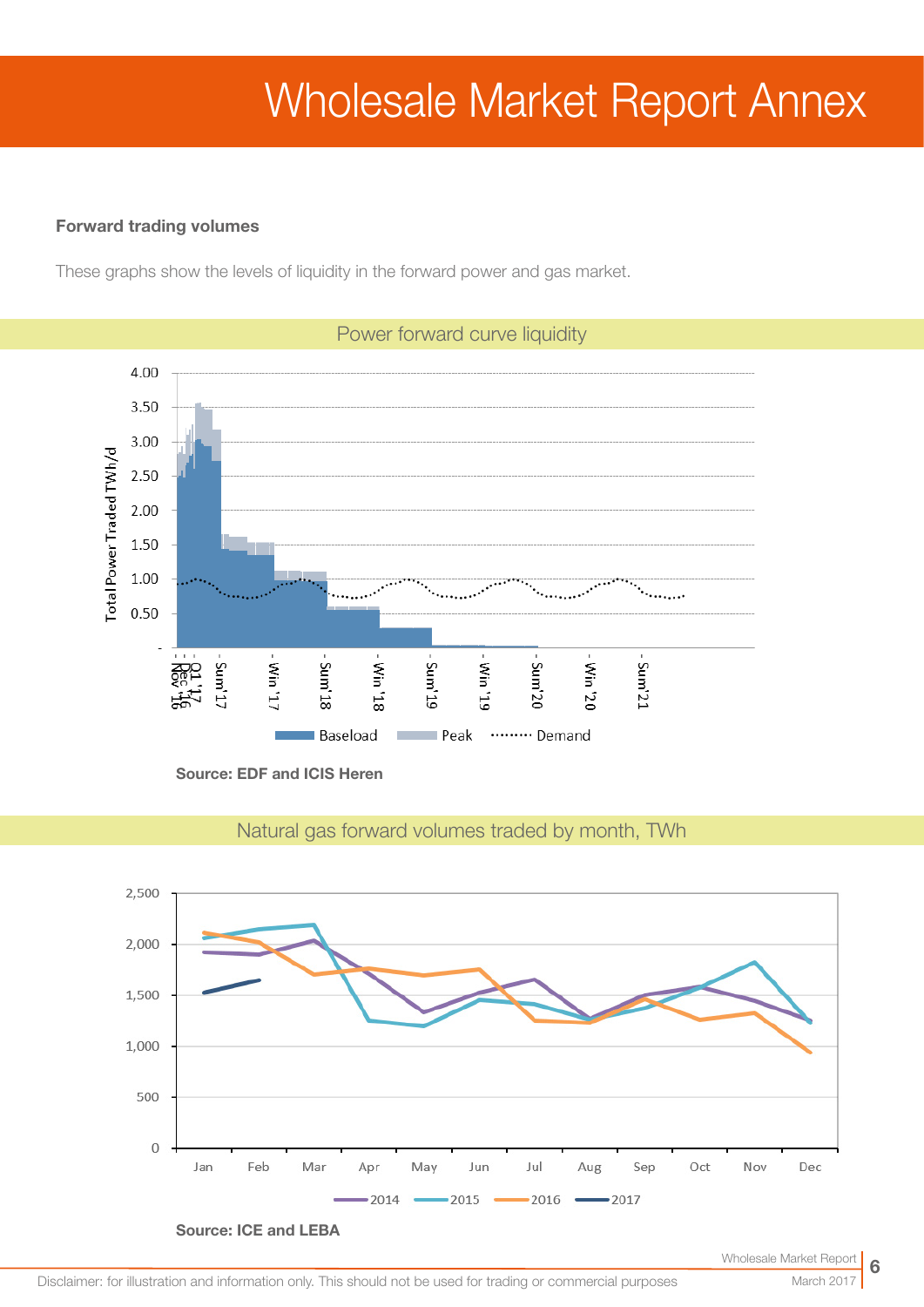In 2015, final consumption (excluding losses and energy industry own use) across the economy was 303 Terawatt hours (TWh), split into three groups:

#### Industrial: 92.35 TWh

#### Domestic: 108.16 TWh

#### Commercial premises, public administration, transport and agriculture: 102.24 TWh

In 2015 the UK produced 460.80 TWh of natural gas, imported 492.38 TWh and exported 161.57 TWh.

In 2015, 336.82 TWh of natural gas was imported by pipelines, of which 298.77 TWh came from Norway, 35.93 TWh from the Netherlands and 2.12 TWh from Belgium. Additionally 152.40 TWh of liquefied natural gas (LNG) was imported, of which the vast majority at 141.14 TWh came from Qatar.

Gas consumption was split by:

#### Domestic: 292.42 TWh

#### Industry: 94.47 TWh

#### Other uses such as non-energy uses, commercial and public: 103.43 TWh

#### Energy industry (mainly used as fuel to produce electricity): 296.06 TWh

The average domestic customer gas consumption in 2015 was 12,962 kilowatt hours (kWh) or 13,983 kWh adjusted for temperature; approximately sufficient\* to boil a kettle nearly 126,000 times.

The average electricity consumption per household in 2015 was 3,938 kilowatt hours (kWh) or 3,994 kWh adjusted for temperature; approximately equivalent to boiling a kettle 36,000 times.

\* One kilowatt hour is approximately enough to boil a kettle nine times

#### Source: DUKES 2016 and Energy Consumption in the UK 2016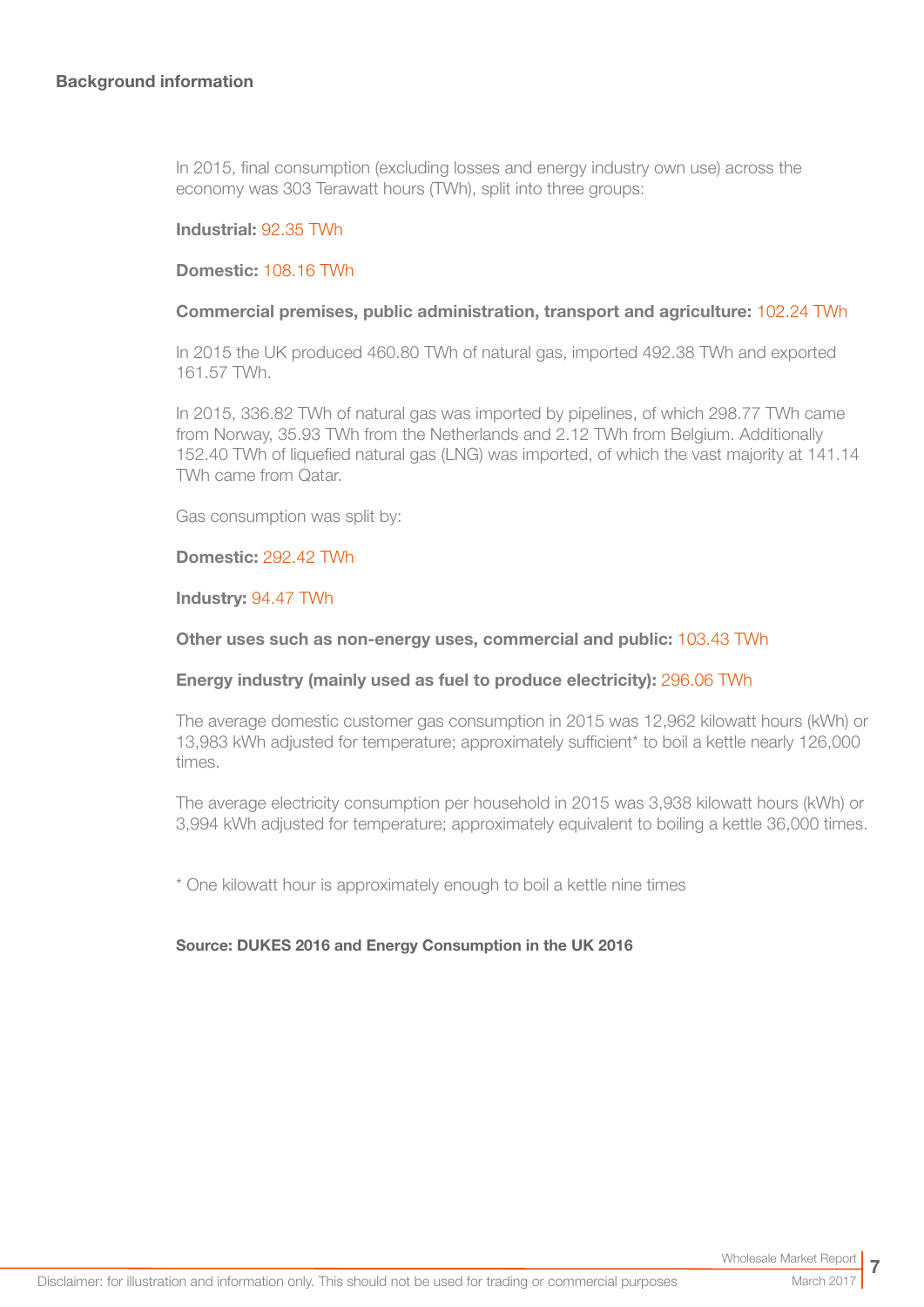## Further information

## Baseload power prices to deliver to the GB grid £/MWh

These graphs show the daily price of traded power contracts to deliver to the GB grid.

Baseload power day ahead auction

# Volume weighted average price, £/MWh



# Baseload power front month

## Volume weighted average price, £/MWh



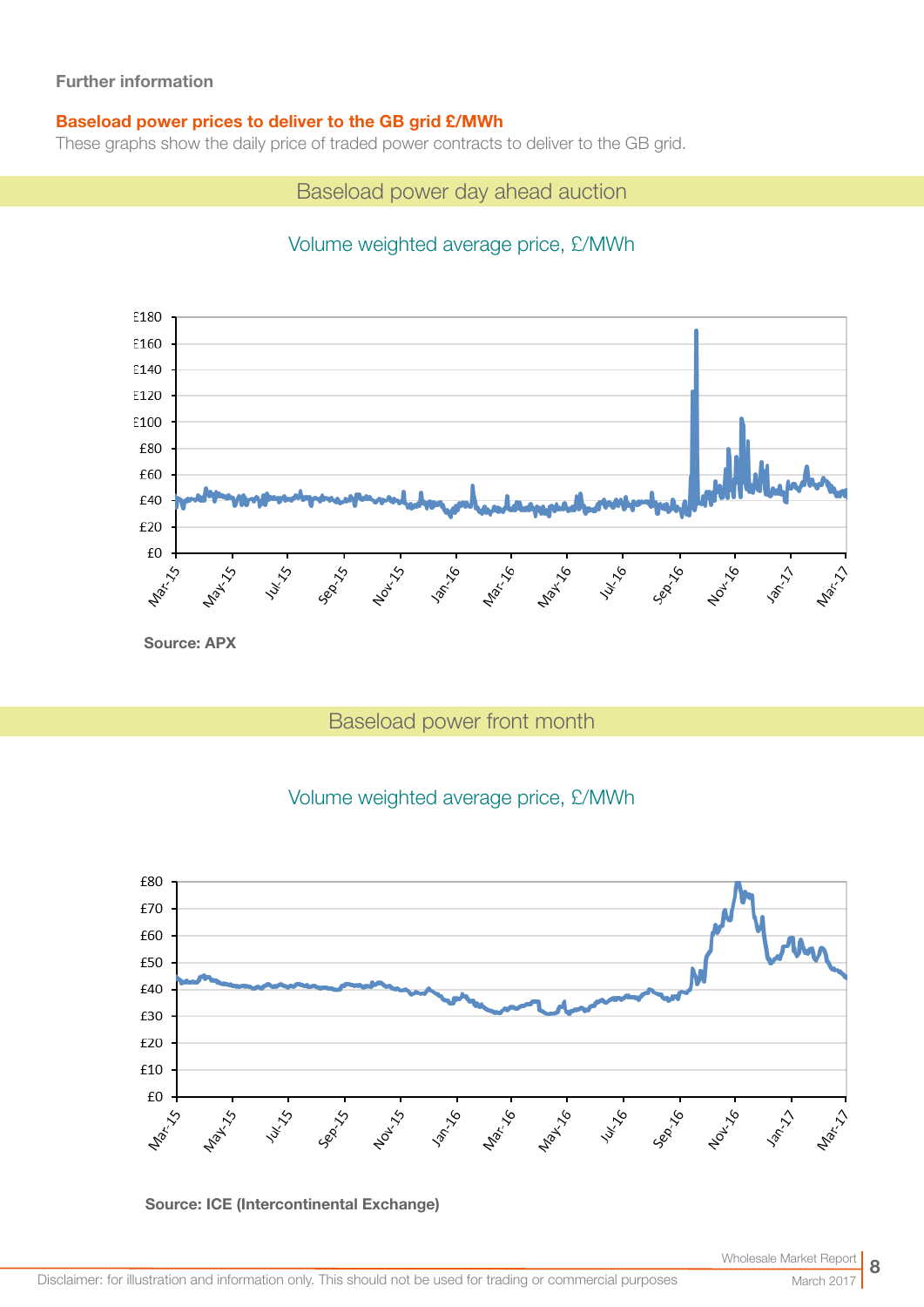## Baseload power front season



# Volume weighted average price, £/MWh

Source: ICE (Intercontinental Exchange)

Baseload power season+2

## ICE settlement price, £/MWh



Source: ICE (Intercontinental Exchange)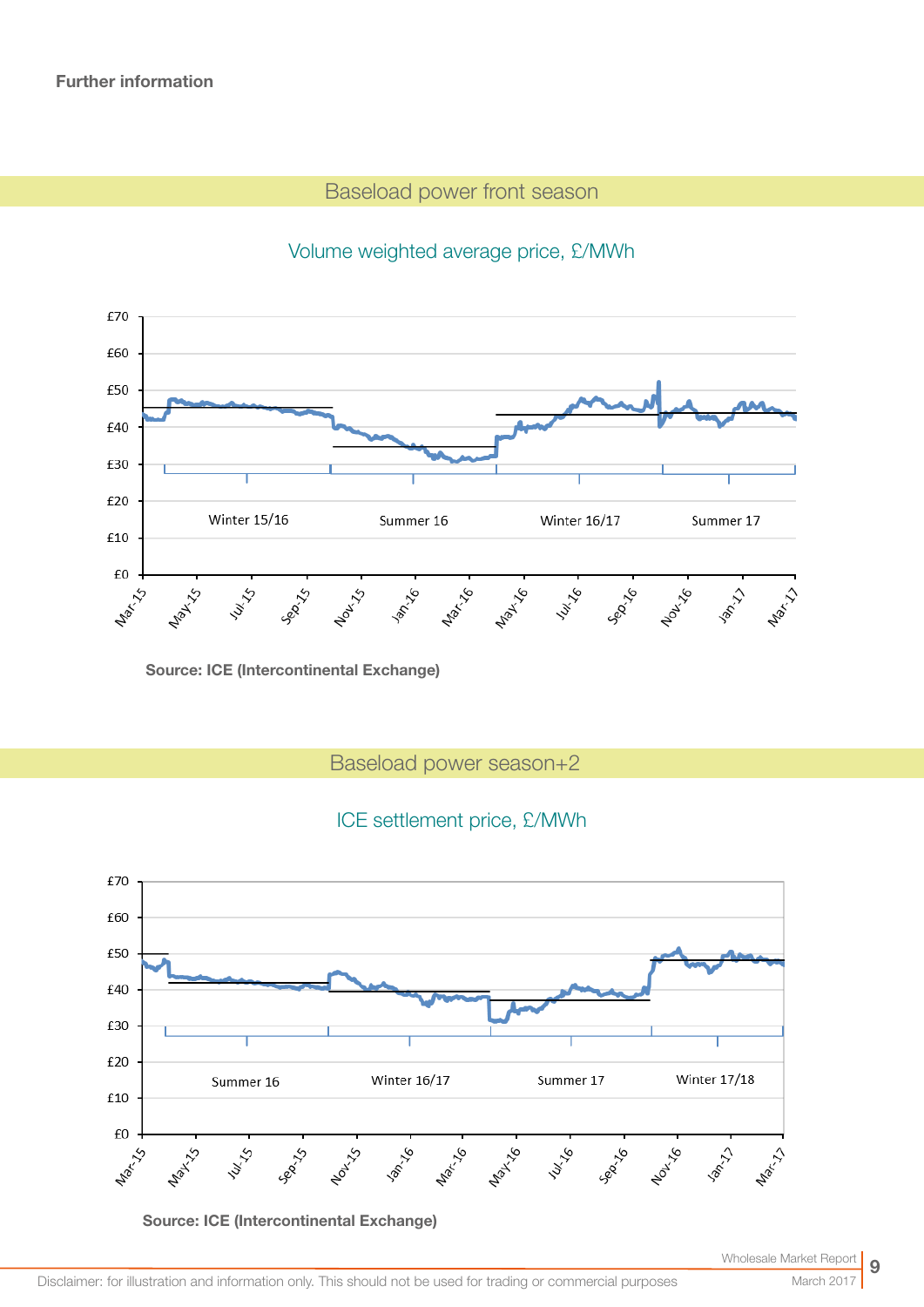## Baseload power season+3

# ICE settlement price, £/MWh



Source: ICE (Intercontinental Exchange)

Baseload power season+4



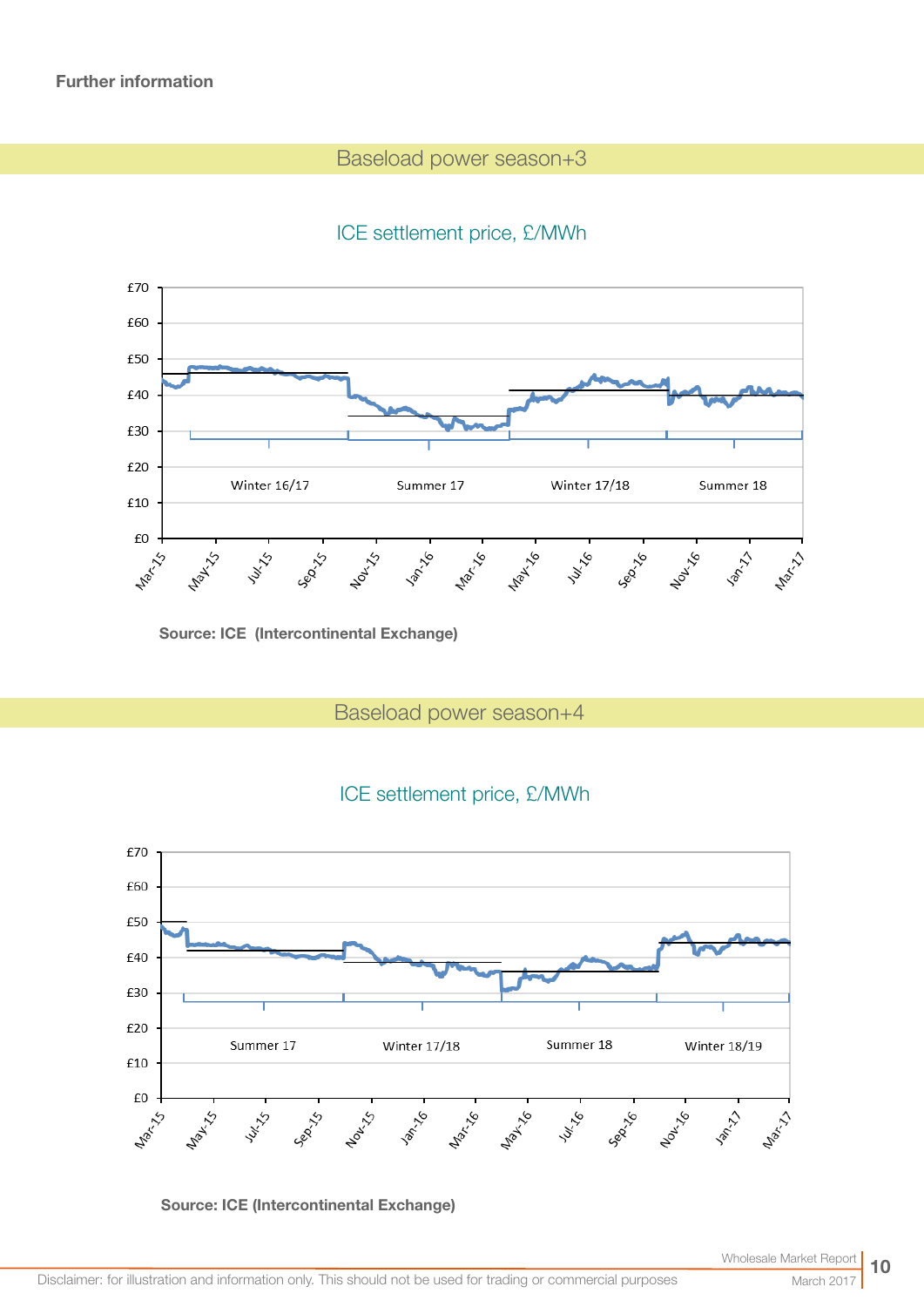## Further information

## Natural gas prices to deliver to the GB grid p/thm

These graphs show the daily price of traded gas contracts to deliver to the GB gas grid at NBP.

# Natural Gas system average daily price

#### 70<sub>p</sub> 60<sub>p</sub>  $50p$  $40p$  $30p$  $20p$  $10<sub>p</sub>$ 0<sub>p</sub> 141.16 **Max 15 -**Nov1-15 Nar. 16 Nav 16 Sep-16 1001-16 **PATION** Maxi 11 July 15 **LAWAY** ⊰ Source: National Grid

# Volume weighted average price, p/thm

Natural gas front month

## ICE settlement price, p/thm

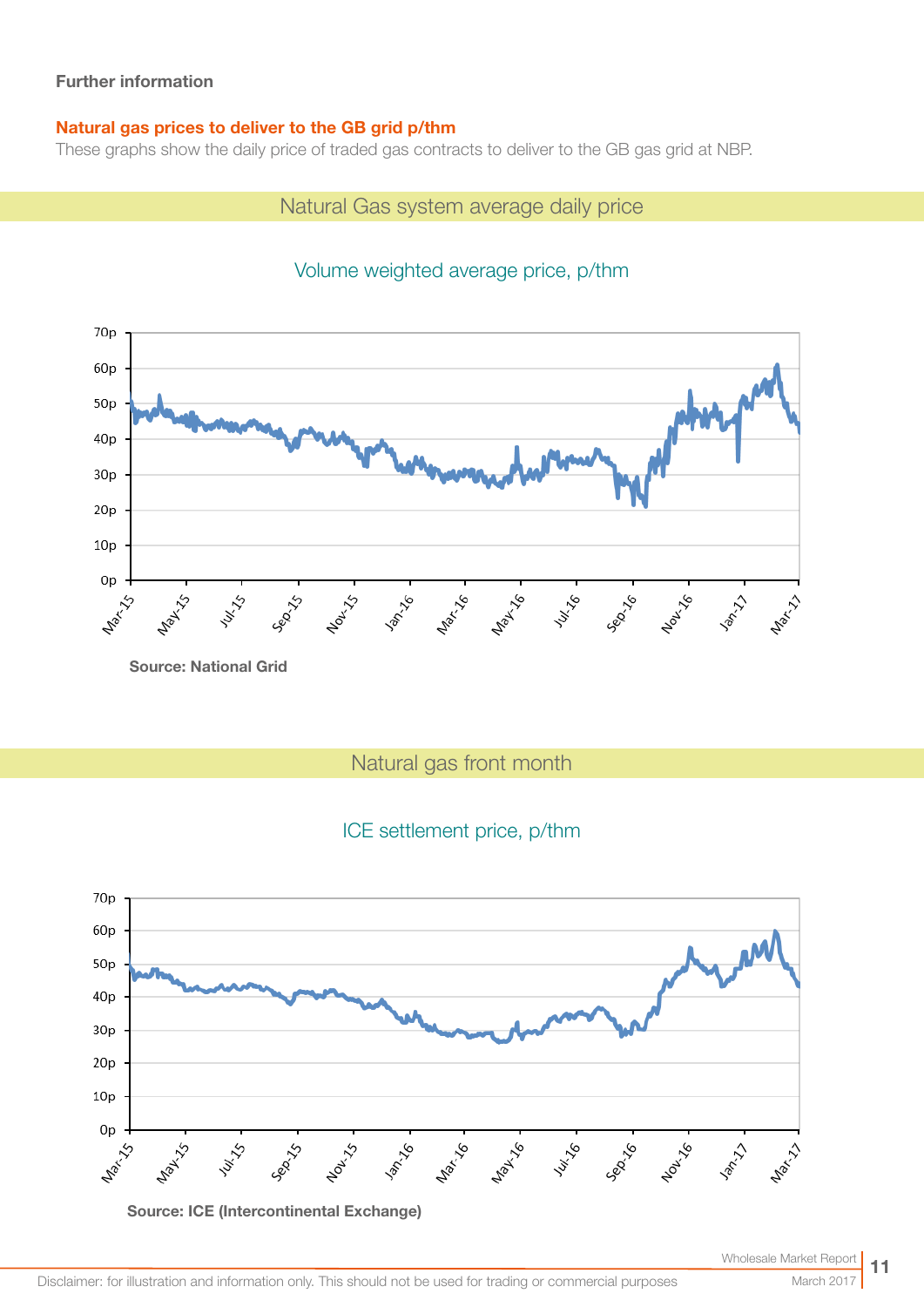# Natural gas season+1





Source: ICE (Intercontinental Exchange)

Natural gas season+2